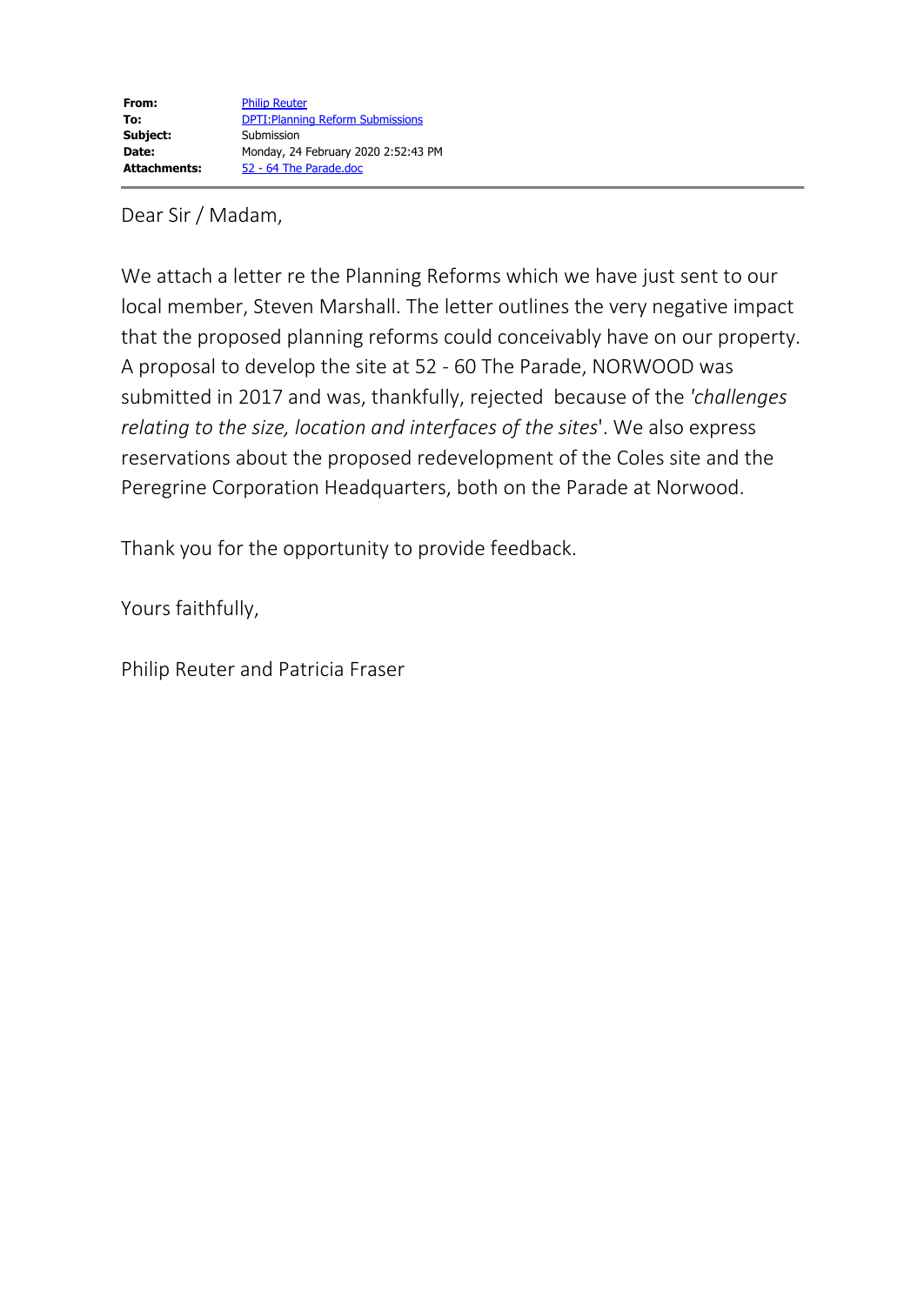Philip Reuter & Patsy Fraser

Norwood SA 5067

25 February 2020

The Honourable Steven Marshall MP Member for Dunstan Unit 2-4, 90 - 94 The Parade Norwood SA 5067

Dear Mr Marshall,

We write to you with particular reference to the site at 52 - 60 The Parade Norwood. We understand from the Norwood, Payneham and St Peters (NPSP) Council staff that the redevelopment of that site may once again be under consideration. We have been told that under the Government's new Planning and Design Code a complex of up to six storeys high could possibly be built on the site. In 2017 a development proposal for this site was rejected because of *'challenges relating to the size, location and interfaces of the sites*'(1). Those challenges remain.

We live at 9 Edsall Street, immediately behind 52-60 The Parade, Norwood. Edsall Street is entirely residential with no houses or apartments over two storeys high. We accept that the Parade site is ripe for redevelopment. However, it is the scale of the possible redevelopment that concerns us most. Any redevelopment should certainly not be higher than the Northline Building at 62 The Parade, and should be sited well back from our rear boundaries. Otherwise, our houses would be dwarfed and would be subject to unacceptable levels of overlooking and overshadowing. Parking is already chaotic in our street and nearby streets. A major development on that site would exacerbate the parking problem. Developers always claim that sufficient parking is provided on site. In our experience, that is never the case.

However, the problem is not just the impact of multi storey developments on those directly affected by them, such as ourselves. Norwood is one of the oldest and best preserved suburbs in Adelaide. It has a unique character. When assessing Development Applications